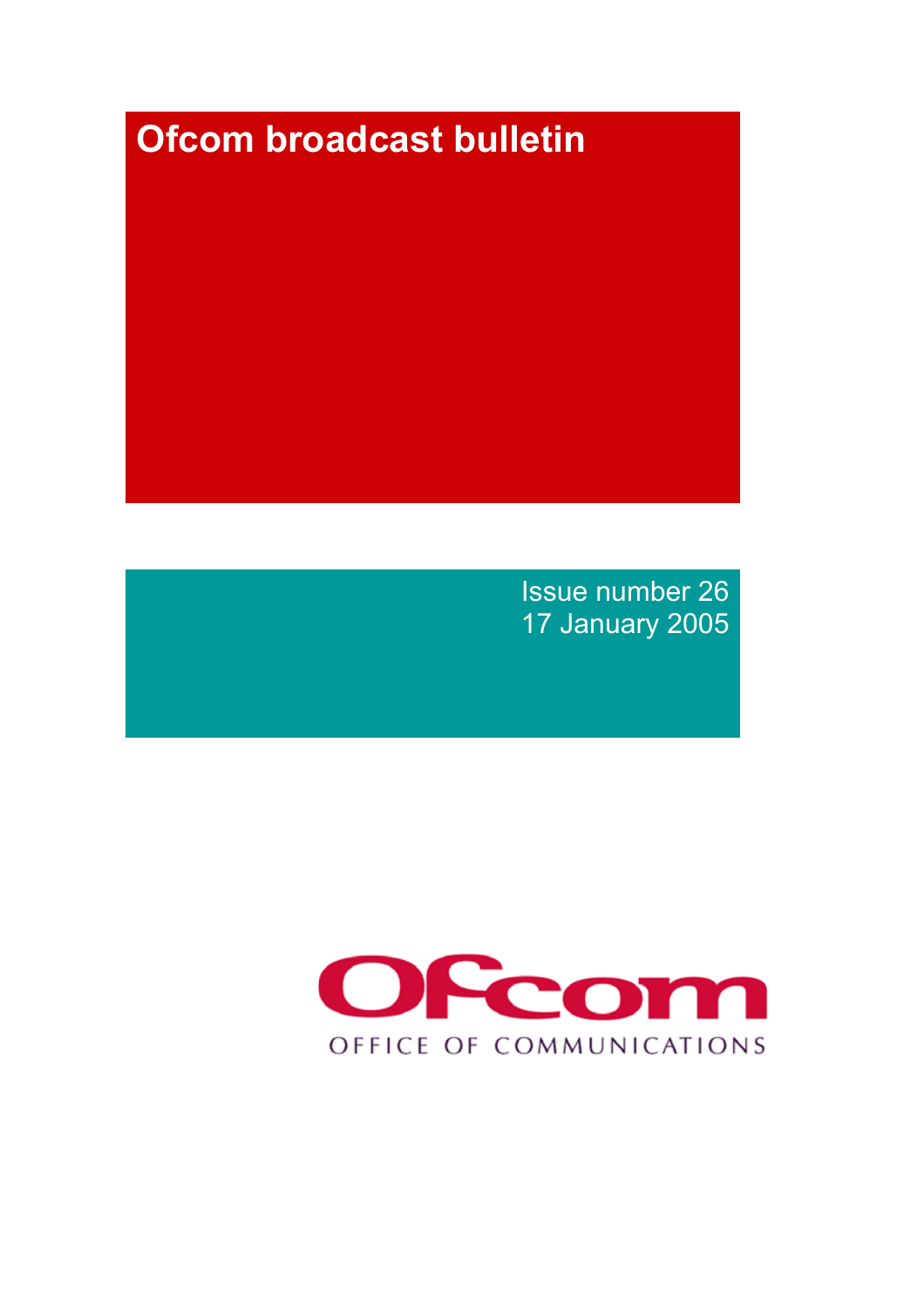

## **Standards cases**

Other programmes not in breach/outside remit 3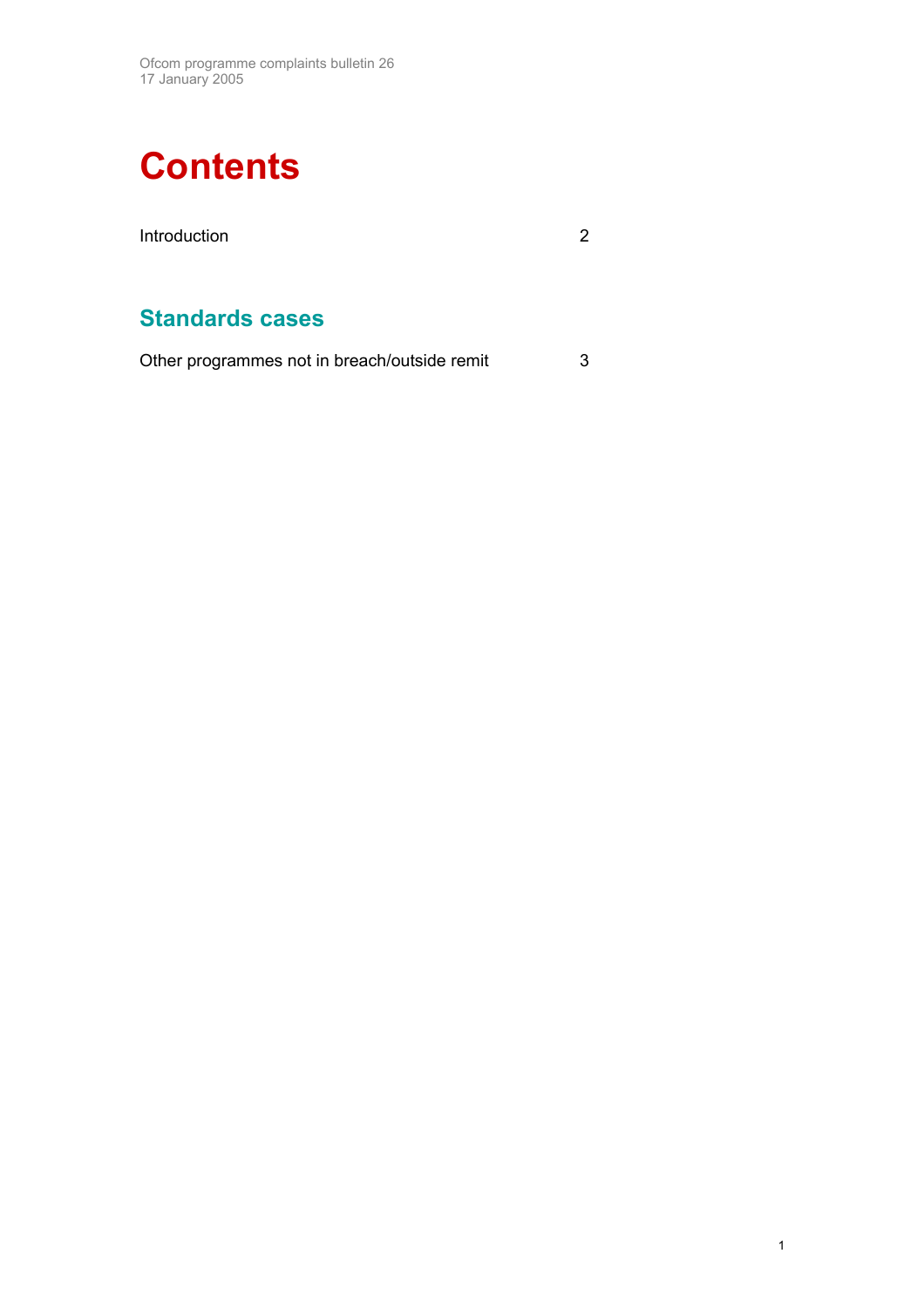## **Introduction**

The Communications Act allows for the Codes of the legacy regulators to remain in force until such time as Ofcom has developed its own Codes. Ofcom has consulted on its new draft Code.

The new Code will be published this year.

The Codes and rules currently in force for broadcast content are:

- Advertising and Sponsorship Code (Radio Authority)
- News & Current Affairs Code and Programme Code (Radio Authority)
- Code on Standards (Broadcasting Standards Commission)
- Code on Fairness and Privacy (Broadcasting Standards Commission)
- Programme Code (Independent Television Commission)
- Programme Sponsorship Code (Independent Television Commission)
- Rules on the Amount and Scheduling of Advertising

From time to time adjudications relating to advertising content may appear in the bulletin, in relation either to the application of formal sanctions by Ofcom or to legacy cases.

*Copies of the full adjudications for Upheld and Not Upheld Fairness and Privacy cases can be found on the Ofcom website: www.ofcom.org.uk*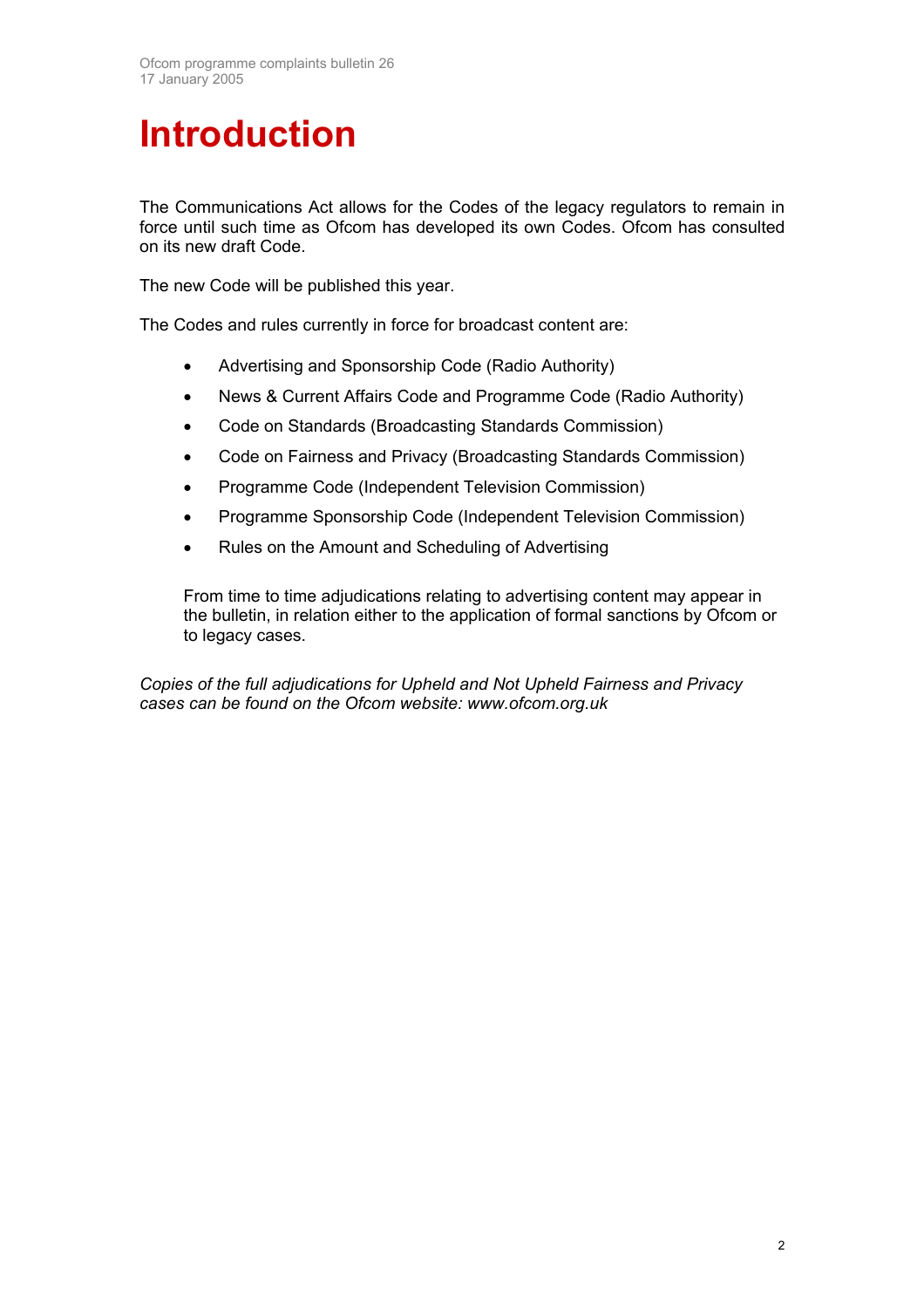### **Other programmes not in breach/out of remit**

**8 December – 21 December** 

 $\mathbf{r}$ 

| Programme                                     | <b>Trans Date</b>        | <b>Channel</b>                     | Category             | No of<br><b>Complaints</b> |
|-----------------------------------------------|--------------------------|------------------------------------|----------------------|----------------------------|
|                                               |                          |                                    |                      |                            |
| 101 Most Shocking Moments in<br>Entertainment | 17/11/2004               | Five                               | Offence              | 1                          |
| 2DTV                                          | 08/11/2004               | ITV1                               | Religious<br>Offence | 4                          |
| <b>Adult Channel</b>                          | 30/11/2004               | Adult channels                     | Sexual<br>Portrayal  | $\overline{2}$             |
| <b>Adult Channels</b>                         | 08/12/2004               | Adult channels                     | Sexual<br>Portrayal  | 1                          |
| Agatha Christie's Marple                      | 12/12/2004               | ITV1                               | Sexual<br>Portrayal  | 4                          |
| American Chopper                              | 30/11/2004               | <b>Discovery</b>                   | Offence              | 1                          |
| Angel                                         | 08/12/2004               | Sky One                            | Violence             | 1                          |
| Anjoman TV                                    | 13/12/2004               | Anjoman TV                         | Religious<br>Offence | 1                          |
| Ant and Dec's Saturday Night<br>Takeaway      | 02/10/2004               | ITV1                               | Offence              | 1                          |
| Ant and Dec's Saturday Night<br>Takeaway      | 16/10/2004               | ITV <sub>1</sub>                   | Offence              | 1                          |
| <b>Any Questions</b>                          | 18/09/2004               | <b>BBC Radio 4</b>                 | Offence              | 1                          |
| <b>Any Questions</b>                          | 19/11/2004               | <b>BBC Radio 4</b>                 | Offence              | 1                          |
| <b>Arab News Network</b>                      | 29/09/2004               | <b>Arab News</b><br><b>Network</b> | Impartiality         | 1                          |
| Asian Gold                                    | 04/05/2004               | Asian Gold                         | Religious<br>Offence | 1                          |
| <b>Back to Reality</b>                        | 16/02/2004               | Five                               | Language             | 1                          |
| <b>Bam Bam Breakfast Show</b>                 | 03/12/2004               | Kiss 100 FM                        | Religious<br>Offence | 1                          |
| <b>BBC Radio Cambridgeshire</b>               | 01/01/2004               | <b>BBC Radio</b><br>Cambridgeshire | Offence              | 1                          |
| Billy Connolly's World Tour of N<br>Zealand   | 04/12/2004               | BBC1                               | Offence              | 1                          |
| <b>Blue Peter</b>                             | 03/12/2004               | BBC1                               | Violence             | 1                          |
| Bo Selecta!                                   | 17/12/2004               | Channel 4                          | Offence              | 1                          |
| <b>Bodies</b>                                 | 08/12/2004               | BBC <sub>2</sub>                   | Offence              | 1                          |
| Booze Britain                                 | 18/11/2004               | <b>Bravo</b>                       | Language             | 1                          |
| <b>Boxing</b>                                 | 22/11/2004               | BBC <sub>2</sub>                   | Offence              | 1                          |
| <b>Breakfast</b>                              | 16/09/2004               | <b>BBC Radio 5</b>                 | Language             | 1                          |
| Bremner, Bird & Fortune                       | 24/10/2004               | Channel 4                          | Offence              | 5                          |
| <b>Britain's Worst Neighbour</b>              | 05/12/2004               | Five                               | Offence              | $\overline{\mathbf{4}}$    |
| <b>Calendar News</b>                          | 12/11/2004               | ITV1                               | Offence              | 1                          |
| Can You Trust Your Doctor?                    | 07/12/2004               | Five                               | Sexual<br>Portrayal  | 1                          |
| Classic FM                                    | 27/11/2004               | <b>Classic FM</b>                  | Misleading           | 1                          |
| <b>Coronation Street</b>                      | $\overline{\phantom{a}}$ | ITV1                               | Violence             | 1                          |
| <b>Coronation Street</b>                      |                          | ITV1                               | Scheduling           | 1                          |
| <b>Cosmetic Surgery Live</b>                  | 19/09/2004               | Five                               | Offence              | 1                          |
| Crocodile Dundee in Los                       |                          |                                    |                      |                            |
| Angeles                                       | 05/12/2004               | Channel 4                          | Language             |                            |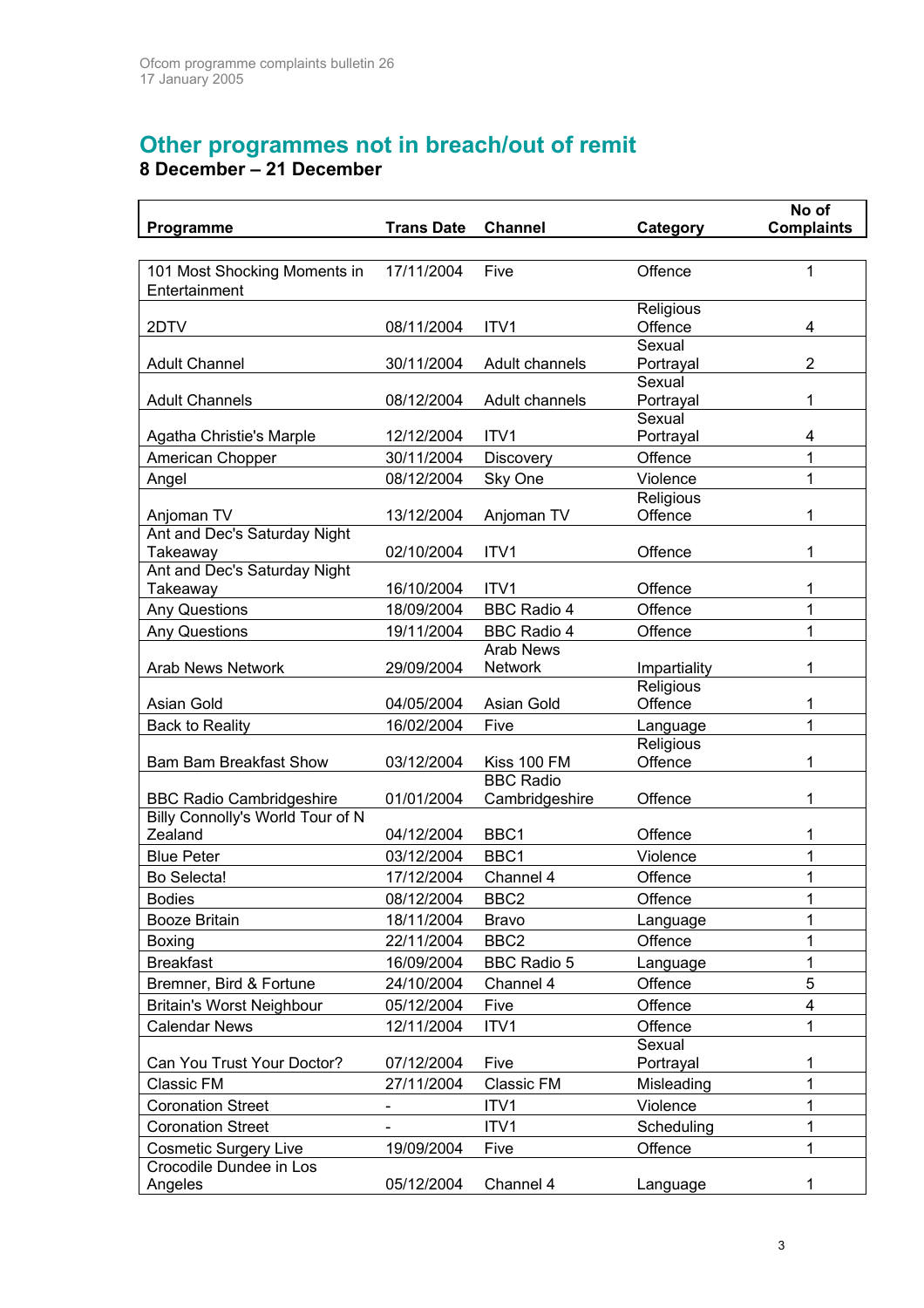| Derren Brown Séance                   | 31/05/2003 | Channel 4            | Offence      | 1              |
|---------------------------------------|------------|----------------------|--------------|----------------|
|                                       |            |                      | Religious    |                |
| Desi Radio                            | 19/09/2004 | Desi Radio           | Offence      | $\overline{2}$ |
| Dispatches                            | 02/12/2004 | Channel 4            | Impartiality | 1              |
| Distraction                           | 08/12/2004 | Channel 4            | Offence      | 1              |
| Distraction                           | 14/12/2004 | Channel 4            | Offence      | 1              |
| Dream Team                            | 28/11/2004 | Sky One              | Offence      | 1              |
| Dumber & Dumber                       | 10/12/2004 | Five                 | Offence      | 1              |
| Eastenders                            | 13/12/2004 | BBC1                 | Offence      | 1              |
| Emmerdale                             | 03/12/2004 | ITV1                 | Offence      | 1              |
| Emmerdale                             | 08/12/2004 | ITV1                 | Offence      | 1              |
| Emmerdale                             | 13/12/2004 | ITV1                 | Offence      | 3              |
| <b>Fighting Talk</b>                  | 03/12/2004 | BBC <sub>2</sub>     | Offence      | 1              |
| <b>Frank Skinner Show</b>             | 09/12/2004 | ITV1                 | Offence      | 1              |
| From Our Correspondent                | 01/05/2004 | <b>BBC Radio 4</b>   | Impartiality | 1              |
| Full on Food                          | 01/12/2004 | BBC <sub>2</sub>     | Offence      | 1              |
| Galaxy 102                            | 04/11/2004 | Galaxy 102           | Offence      | 1              |
| <b>GMTV</b>                           | 15/12/2004 | ITV1                 | Offence      | 1              |
| <b>Golden Mummy Tomb Opening</b>      |            |                      |              |                |
| - Live                                | 12/12/2004 | Five                 | Misleading   | 1              |
| <b>Greek Gods &amp; Godesses</b>      | 08/08/2004 | BBC1                 | Violence     | 1              |
| <b>Hard Spell</b>                     | 30/11/2004 | BBC1                 | Offence      | 1              |
| Have I Got News For You               | 05/12/2004 | BBC <sub>2</sub>     | Offence      | 1              |
| Have I Got News For You               | 03/12/2004 | BBC <sub>2</sub>     | Offence      | 1              |
| <b>House Doctor</b>                   | 05/11/2004 | Five                 | Misleading   | 1              |
| I'm a CelebrityGet Me Out Of          |            |                      |              |                |
| Here                                  | 01/12/2004 | ITV1                 | Language     | 1              |
| I'm a Celebrity Get Me Out Of<br>Here | 28/11/2004 | ITV1                 | Offence      | 1              |
| I'm a Celebrity Get Me Out Of         |            |                      |              |                |
| Here                                  | 13/12/2004 | ITV1                 | Offence      | 2              |
| I'm a Celebrity: Top Ten Trials       | 18/11/2004 | ITV <sub>2</sub>     | Language     | 1              |
|                                       |            |                      | Religious    |                |
| <b>Islam Channel</b>                  | 01/11/2004 | <b>Islam Channel</b> | Offence      | 1              |
| James Whale Show                      | 03/12/2004 | Talksport            | Offence      | 1              |
| Jonathan Ross                         | 03/12/2004 | BBC1                 | Offence      | 1              |
| Kojak: The Price Of Justice           | 01/12/2004 | Five                 | Offence      | 1              |
| Life TV                               | 24/11/2004 | Life TV              | Offence      | 1              |
| Lifeline                              | 08/12/2003 | <b>ITV Central</b>   | Offence      | 1              |
|                                       |            |                      | Religious    |                |
| Little Britain                        | 29/11/2004 | BBC <sub>3</sub>     | Offence      | 1              |
| Little Britain                        | 03/12/2004 | BBC1                 | Offence      | $\overline{2}$ |
| Little Britain                        | 10/12/2004 | BBC1                 | Offence      | 1              |
| Live Football                         | 09/12/2004 | Five                 | Offence      | 1              |
| Live Football                         | 15/12/2004 | BBC1                 | Offence      | 1              |
| Max and Paddy Show                    | 10/12/2004 | Channel 4            | Offence      | 1              |
| Ministry of Mayhem                    | 09/10/2004 | ITV1                 | Offence      | 1              |
| Monk                                  | 28/11/2004 | BBC <sub>2</sub>     | Offence      | 1              |
| <b>Most Haunted Live</b>              | 12/09/2004 | Living TV            | Language     | 1              |
| My Parents Are Aliens                 | 01/12/2004 | ITV1                 | Offence      | $\overline{2}$ |
| <b>Neighbours</b>                     | 06/12/2004 | BBC1                 | Offence      | 4              |
|                                       |            |                      |              |                |
| Neighbours                            | 10/12/2004 | BBC1                 | Offence      | 1              |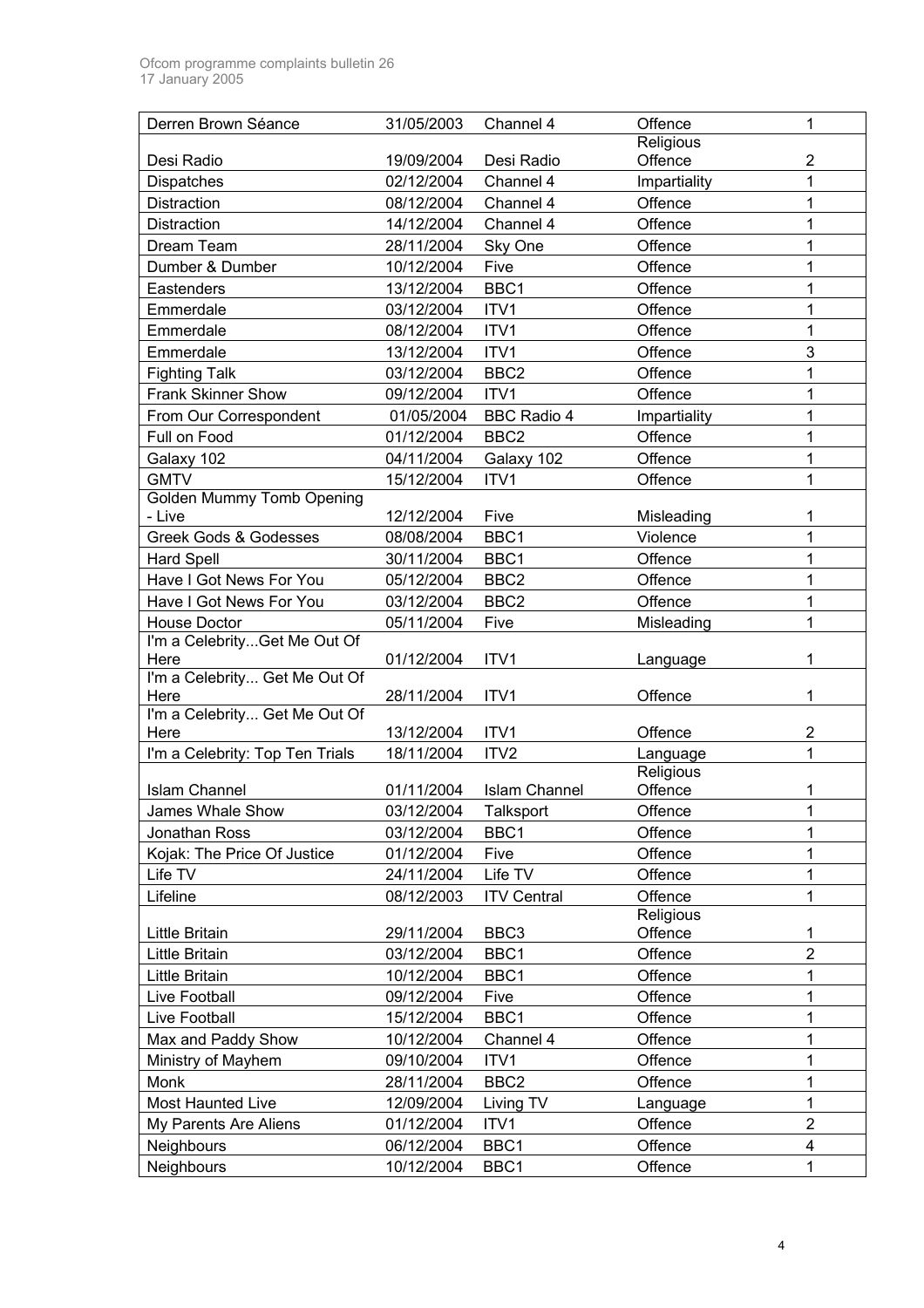| Never Mind the Buzzcocks             | 11/10/2004               | BBC <sub>2</sub>   | Offence             | 1              |
|--------------------------------------|--------------------------|--------------------|---------------------|----------------|
|                                      |                          |                    | Sexual              |                |
| Nicktoons                            | 04/12/2004               | Nicktoons TV       | Portrayal           | 1              |
| Quiz TV                              | 15/11/2004               | Quiz TV            | Offence             | $\mathbf{1}$   |
|                                      |                          | <b>BBC Radio</b>   |                     |                |
| Radio Cleveland                      | 09/11/2004               | Cleveland          | Offence<br>Sexual   | 1              |
| Ready, Steady, Cook                  | 29/11/2004               | BBC <sub>2</sub>   | Portrayal           | 1              |
| Richard and Judy                     | 08/12/2004               | Channel 4          | Offence             | $\overline{2}$ |
| Rob Ellis Show                       | 22/11/2004               | <b>Key 103</b>     | Offence             | 1              |
|                                      |                          |                    | Sexual              |                |
| Sex Inspectors                       | 23/11/2004               | Channel 4          | Portrayal           | 5              |
|                                      |                          |                    | Sexual              |                |
| Sex Inspectors                       | 30/11/2004               | Channel 4          | Portrayal           | 1              |
| Sex Inspectors                       | 06/12/2004               | Channel 4          | Sexual<br>Portrayal | 1              |
| <b>Sky Football Trailer</b>          | 05/12/2004               | Sky One            | Offence             | $\overline{2}$ |
| <b>Sky News</b>                      | 30/09/2004               | <b>Sky News</b>    | Accuracy            | 1              |
| <b>Sky News</b>                      | 07/12/2004               | <b>Sky News</b>    | Impartiality        | 1              |
| Someone to Watch Over Me             | 14/12/2004               | BBC1               | Offence             | 1              |
| Spooks                               | 01/11/2004               | BBC1               | Offence             | 1              |
| Spooks                               | 06/12/2004               | BBC1               | Offence             | $\overline{2}$ |
| Take the Mike                        | 27/10/2004               | ITV1               | Offence             | 1              |
| Talksport                            | 07/11/2004               | Talksport          | Offence             | 1              |
| Talksport                            | 08/11/2004               | Talksport          | Offence             | 1              |
| Talksport                            | 13/11/2004               | Talksport          | Offence             | 1              |
| Talksport                            | 09/11/2004               | Talksport          | Offence             | 1              |
| <b>Talksport</b>                     | 07/12/2004               | Talksport          | Offence             | 1              |
| Talksport                            | 11/12/2004               | Talksport          | Offence             | 1              |
| <b>Teachers</b>                      | 07/12/2004               | Channel 4          | Language            | $\mathbf{1}$   |
|                                      |                          |                    | Sexual              |                |
| Television X                         | 12/11/2004               | Television X       | Portrayal           | 1              |
|                                      |                          |                    | Sexual              |                |
| The A-Z of Love and Sex              |                          | Channel 4          | Portrayal           | 1              |
| The Archers                          | 16/12/2004               | <b>BBC Radio 4</b> | Violence            | 3              |
| The Basil Brush Show                 | 10/12/2004               | BBC1               | Offence             | 1              |
| The Bill                             | 19/05/2004               | ITV1               | Violence            | 1              |
| The Day The Music Died               | 04/12/2004               | <b>BBC Radio 2</b> | Offence             | 1              |
| The Eagle 96.4FM                     | 06/10/2004               | The Eagle 96.4     | Language            | 1              |
| The Farm                             |                          | Five               | Offence             | 1              |
| The Gadget Show                      | 06/12/2004               | Five               | Offence             | 1              |
| The Gadget Show                      | 08/12/2004               | Five               | Offence             | 1              |
| The Gadget Show                      | 13/12/2004               | Five               | Offence             | 1              |
| The Great British Spelling Test      | 20/10/2004               | ITV1               | Offence             | 1              |
| The Heist                            | 14/12/2004               | Channel 4          | Offence             | 1              |
| The Hungerford Massacre              | 07/12/2004               | BBC1               | Offence             | 1              |
| The Incredibles: T4 Movie<br>Special | 20/11/2004               | Channel 4          | Offence             | 1              |
| The Kumars at No 42                  | 13/12/2004               | BBC <sub>2</sub>   | Offence             | 1              |
| The Now Show                         | $\overline{\phantom{0}}$ | <b>BBC Radio 4</b> | Language            | 1              |
| The Royal                            | 19/12/2004               | ITV1               | Language            | $\overline{2}$ |
|                                      |                          | The Wrestling      |                     |                |
| The Wrestling Channel                | 19/11/2004               | Channel            | Violence            | 1              |